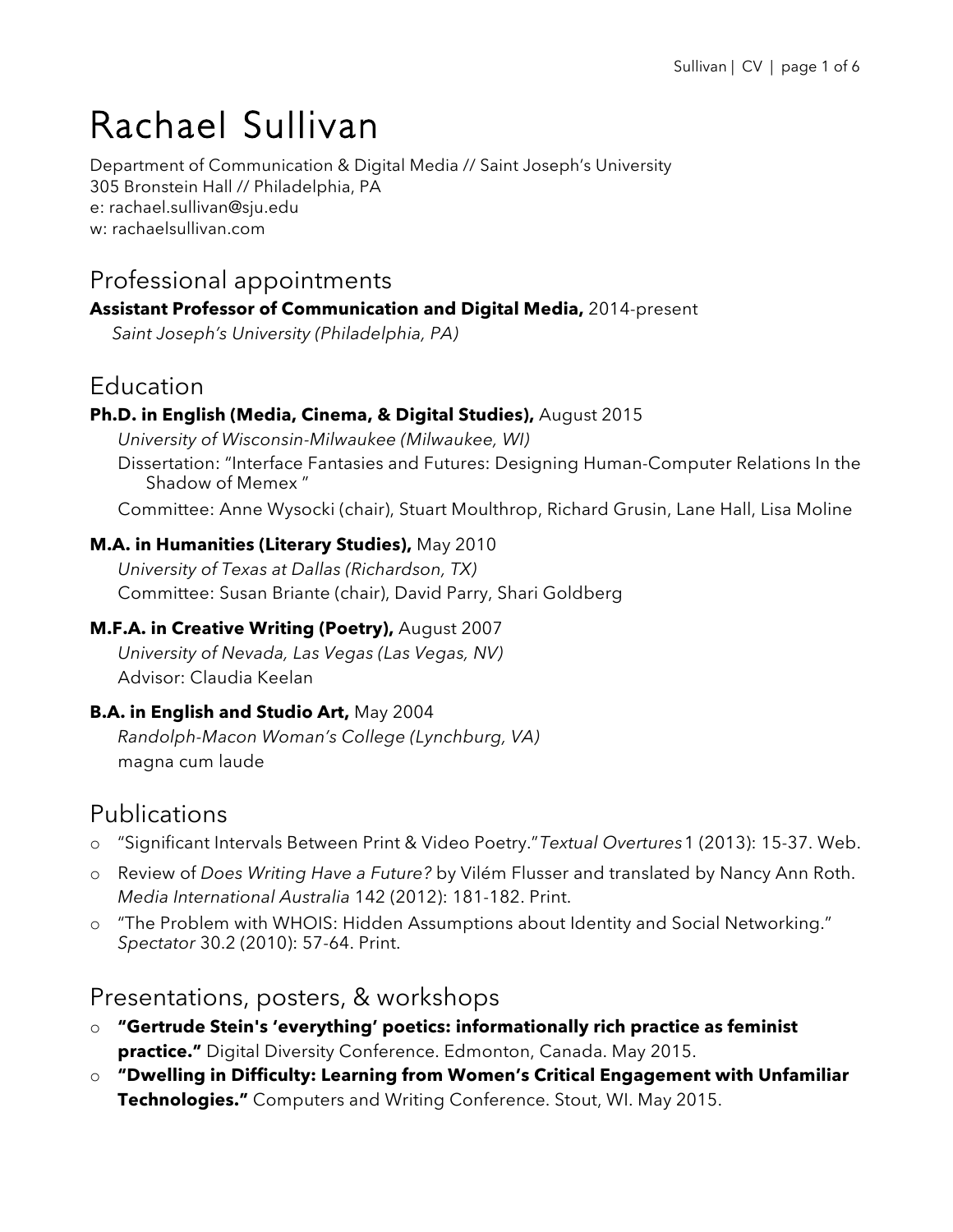- o **"background-image:url(../images/adriana.jpg): HealthCare.gov's Glitch Girl."** Computers and Writing Conference. Pullman, WA. June 2014.
- o **"Reasserting Thing-Power: Touch Screens and Antimaterialism."** Conference on College Composition & Communication (CCCC). Indianapolis, IN. March 2014.
- o **"The Liminal Textuality of Comments in Software Code."** Modern Language Association Convention. Chicago, IL. January 2014.
- o **"When the Internet Starts to Be Boring: Alt-Lit Poetics."** Midwest Modern Language Association (M/MLA) Conference. Milwaukee, WI. November 2013.
- o **"Reasserting Thing-Power: Roughness as a Response to Antimaterialism."** University of Kansas Digital Humanities Forum: Return to the Material. Lawrence, KS. September 2013.
- o **"The Liminal Textuality of Comments in Software Code."** The Objects of Textual Scholarship, Society for Textual Scholarship (STS) Conference. Chicago, IL. March 2013.
- o **"'give us an UNDO button': Facebook Timelines and the Passionate Error."** Conference onCollege Composition & Communication(CCCC).Las Vegas, NV.March 2013.
- o **"Analyzing Comics with Comics: First-Year Writers Meet Bitstrips."** NC State, Computers & Writing Conference. Raleigh, NC. May 2012.
- o **"Between WordPress and a Hard Place."** Conference on College Composition & Communication (CCCC). St. Louis, MO. March 2012.
- o **"Authority Figures"** (digital poster). University of Michigan, Computers and Writing Conference. Ann Arbor, MI. May 2011.
- o **"Where's the Real Threat? Biometrics and the Digital (Human)ities."** Midwest Modern Language Association (M/MLA) Conference. Chicago, Illinois. November 2010.
- o **"Twitter for Academics"** (collaborator on Part I of full‐day workshop). Purdue University, Computers & Writing Conference. West Lafayette, IN. May 2010.
- o **"Assigning Digital Sophie Books in the Poetry Workshop."** Association of Writers and Writing Programs Conference, Pedagogical Forum. Denver, CO. April 2010.
- o **"DoubleClick Meets Dickinson: Remediating Poetry."** Yale University, The Past's Digital Presence Grad Student Symposium. New Haven, CT. February 2010.

# Invited workshops

- o **Creating a Digital Portfolio.** Workshop presented to UWM Library Science students, March 2012.
- o **Digital Portfolios 101: Creating a Digital Portfolio with WordPress.** Workshop sponsored by the Digital Arts and Culture (DAC) program, November 2011 at UWM.
- o **iMovie Basics Workshop.** Presented to UWM English Department instructors, April 2011.

# Panels organized

- o **"Lit Misbehaving: Responding to New and Changing Modes of Creative Production."** Modern Language Association (MLA), January 2014.
- o **"Design and the Digital Humanities"** (co-organized with Josh Honn). Midwest Modern Language Association (MMLA), November 2014.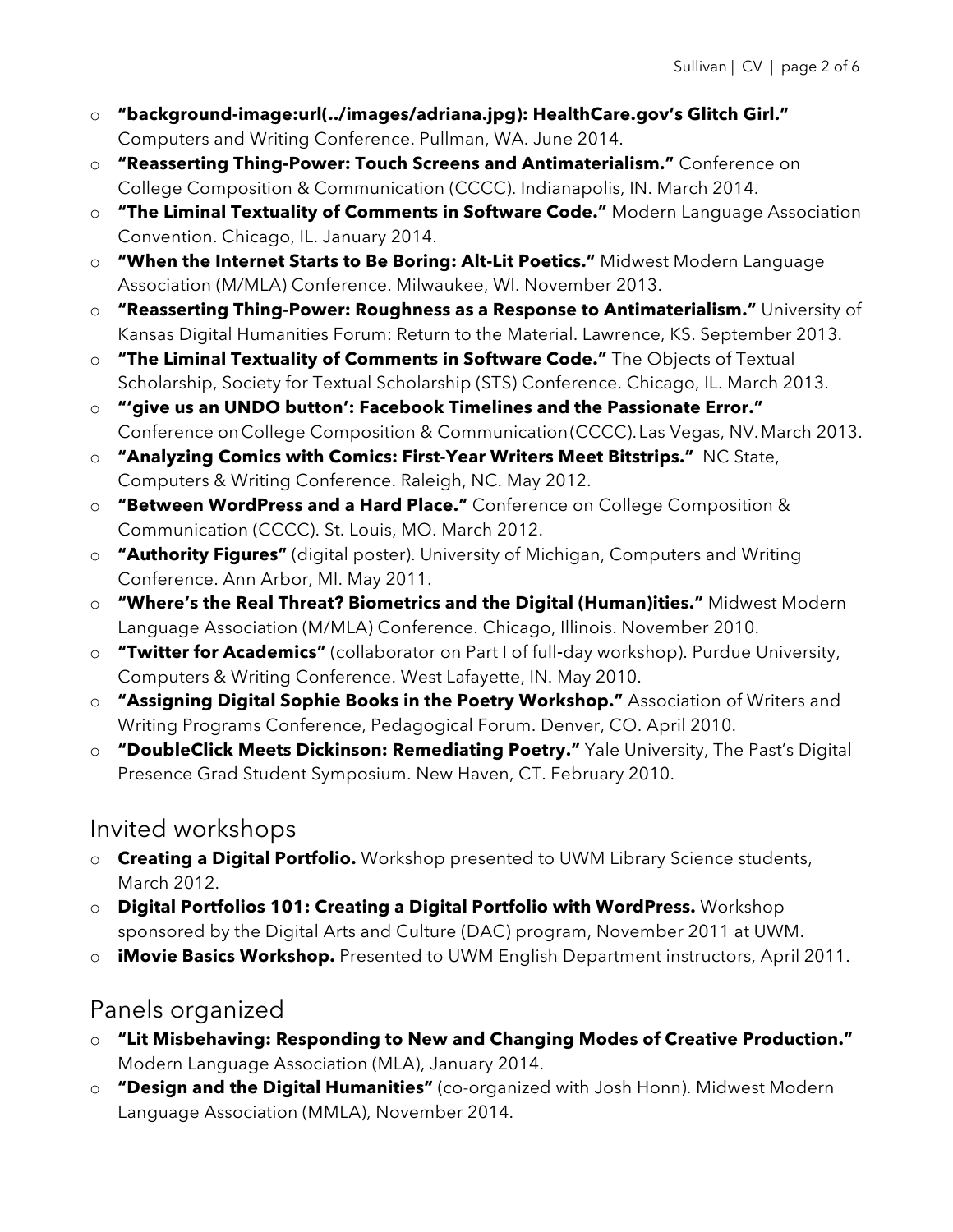# Awards & honors

Distinguished Dissertation Fellowship (UWM, 2013-14 academic year) HASTAC Scholar (Humanities, Arts, Science, & Technology Advanced Collaboratory) (2012-2014) Digital Humanities Summer Institute (DHSI) Tuition Scholarship (University of Victoria, 2013) Frederick J. Hoffman Award for best graduate paper in English (UWM, 2012) James A. Sappenfield Fellowship (UWM, 2012) Chancellor's Graduate Student Award (UWM, 2010) Betty and Gifford Harris Travel Grant (UT-Dallas, 2009 & 2010) Office of International Studies Grant (UNLV, 2007) President's Scholarship (RMWC, 2000-2004) Rachel Ellis Trexler Art Scholarship (RMWC, 2003)

# Teaching

### **Instructor**

*St. Joseph's University*

- o **COM 200**: Communication Theory & Practice (fall 2014, spring 2015)
- o **COM 202**: Visual Rhetoric (spring 2015)

### **Teaching Assistant**

*University of Wisconsin-Milwaukee*

### **Instructor of record for:**

o **English 248**: Literature and Contemporary Life (fall 2013)

*Course subtitle: Information Overload*

This course covers a broad sampling of texts from different time periods and genres to consider how our current confrontation and struggle with digital technologies both is and is not new. Through engaging with questions raised in class and the texts on the syllabus, we look at how information overload functions as a subject matter, a form or structuring device, and a feeling generated by the work itself.

- o **English 215**: Introduction to English Studies (online spring 2012) An introductory course in critical approaches to the study of literature
- o **English 101**: Introduction to College Writing (fall 2010, spring 2011, online fall 2011)

A first-year composition course addressing principles of college-level writing through

interpretive and reflective essays in response to readings, artwork, and films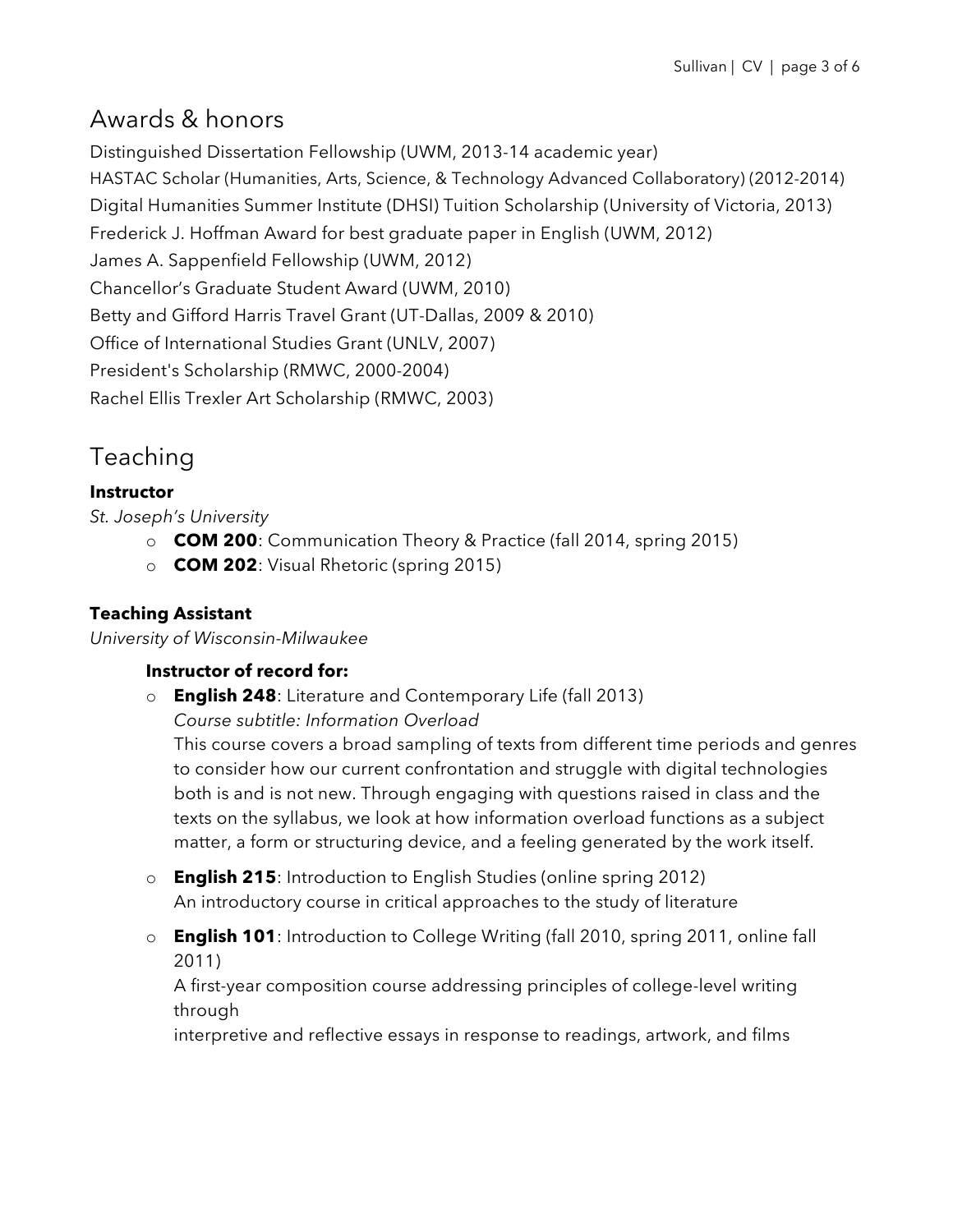### **Teaching Assistant**

*University of Texas at Dallas*

#### **Instructor of record for:**

o **RHET 1302**: Rhetoric (fall 2008, spring 2009, fall 2009)

#### **Teaching assistant for:**

- o **EMAC 2322**: Introduction to Digital Communication (spring 2010)
- o **EMAC 2321**: Writing and Research for New Media (spring 2010)

#### **Adjunct Instructor**

*Pensacola Junior College – Pensacola, FL*

#### **Instructor of record for:**

o **English 101**: Composition (fall 2007)

#### **Teaching Assistant**

*University of Nevada, Las Vegas*

#### **Instructor of record for:**

o **English 101**: Composition (fall 2004, spring 2005, fall 2005, spring 2006)

## Related Experience

#### **Digital Humanities Lab Assistant**

*UW-Milwaukee, September 2013-2014*

- o Work as a tutor during lab drop-in hours and help students and faculty with digital projects
- o Participate in meetings of the Digital Humanities Interest Group (DHIG)

### **Project Assistant at the Center for 21st Century Studies (C21)**

*UW-Milwaukee, August 2012–May 2013*

- o Collaborated with C21 staff to write a grant proposal for a series of workshops, held at UWM, on digital humanities methodologies (amount awarded: \$5,000)
- o As part of a UWM graduate student group, wrote a grant proposal to obtain funds for the annual Midwest Interdisciplinary Graduate Conference (amount awarded: \$1,300)
- o Edited book manuscripts, reports, newsletters, and other marketing materials.
- o Designed posters, graphics, and flyers
- o Designed and implemented a conference website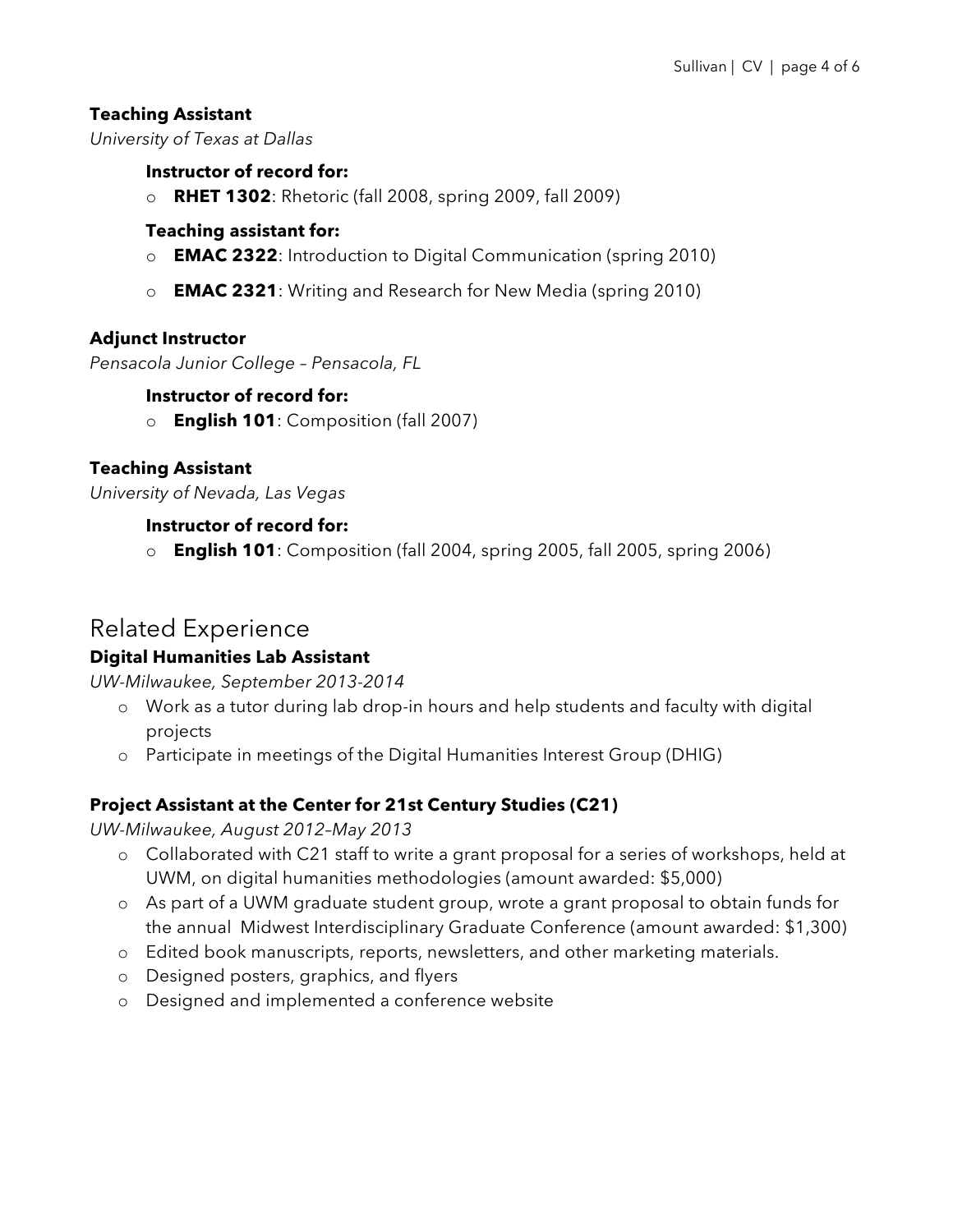### **Digital English Project Assistant**

*UW-Milwaukee, August 2011–July 2012*

- o Planned and marketed a series of workshops for English Department faculty and teaching staff; workshops focused on the intersection of technology and pedagogy
- o Maintained and updated English Department website, using HTML, CSS, ColdFusion, and some JavaScript
- o Created new banner images for Department website by using Photoshop to collage images I took of artist's books in the UWM Library's Special Collections
- o Scheduled classes and oversaw equipment in English Department computer labs
- o Managed social media presence (Facebook, Twitter, and Tumblr) for the Department
- o Blogged about department events/news using Tumblr
- o Compiled/published a student work web magazine

# Service

Planning committee for the Midwest Interdisciplinary Graduate Conference (2014) Co-coordinator for the Midwest Interdisciplinary Graduate Conference (2012-2013) UWM Learning Technology Center (LTC) Unconference volunteer (2012) THATcamp Milwaukee volunteer (2012) Online teaching mentor at UW-Milwaukee (spring 2012) Conversation leader for the Milwaukee Film Festival (2011) English 101 text selection committee at UW-Milwaukee (2011) Graduate teaching assistant mentor at UT-Dallas (2009-2010) Rhetoric program textbook selection committee at UT-Dallas (2009) Rhetoric program website update committee at UT-Dallas (2009)

# Professional experience

### **Freelance Copyeditor**

*Demand Media Studios, May 2013–present*

o Edit fitness and wellness articles for DMS clients such as *The Nest Woman, LiveStrong,*  and *Real Simple*

### **Publications Assistant (summer intern)**

*RedPrairie software solutions – now JDS (Waukesha, WI), May 2011–September 2011*

- o Uploaded, marked-up, and created web navigation for technical documents on an Atlassian Confluence Wiki.
- o Used Adobe Captivate to develop eCourse modules which will help trainees learn RedPrairie software programs.
- o Edited training content for grammatical errors and instructional design flaws.
- o Collaborated with team members to resolve problems uploading documentation to the wiki and to standardize eCourse conventions.